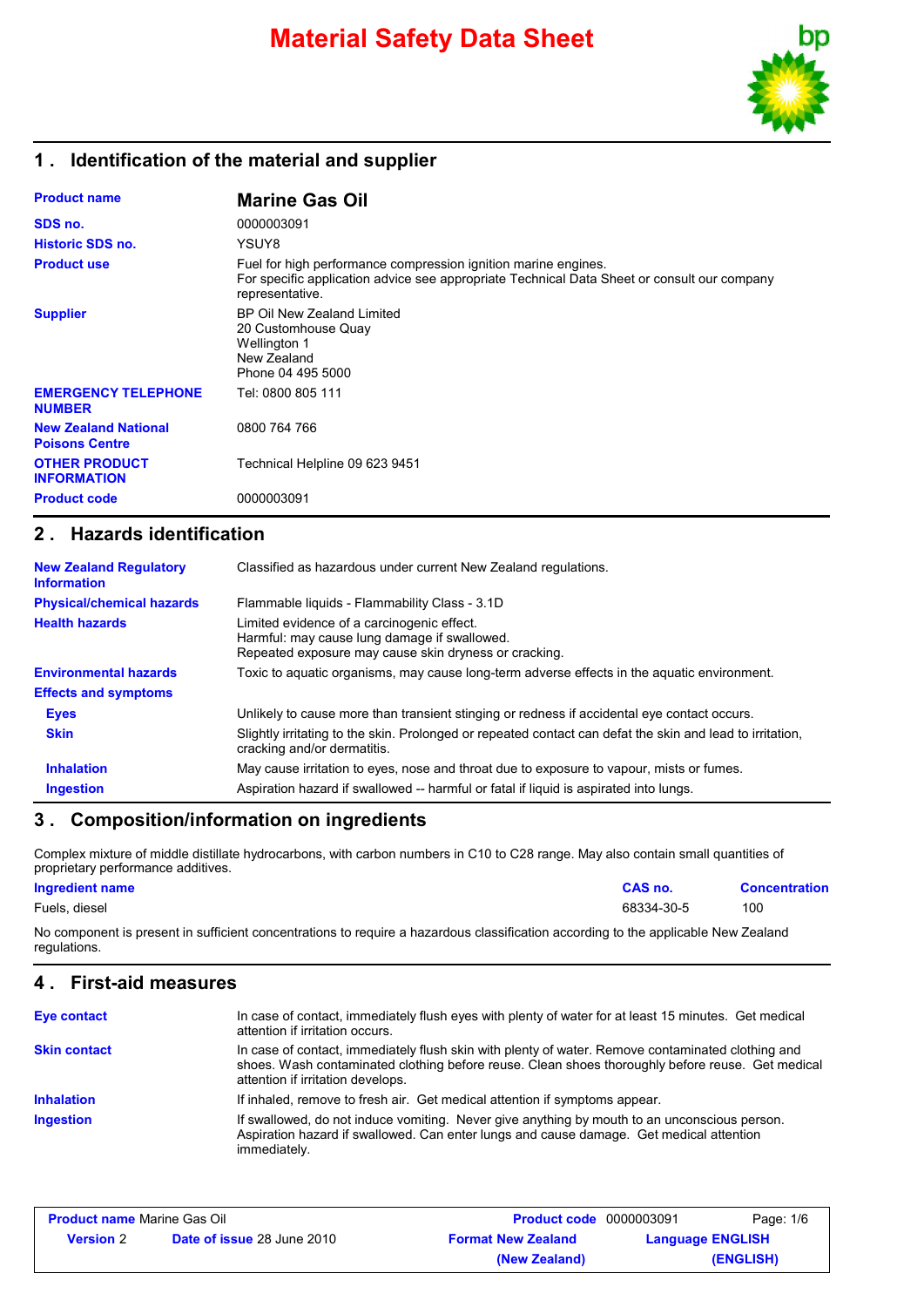Advice to doctor Treatment should in general be symptomatic and directed to relieving any effects. Product can be aspirated on swallowing or following regurgitation of stomach contents, and can cause severe and potentially fatal chemical pneumonitis, which will require urgent treatment. Because of the risk of aspiration, induction of vomiting and gastric lavage should be avoided. Gastric lavage should be undertaken only after endotracheal intubation. Monitor for cardiac dysrhythmias.

#### Note: High Pressure Applications

Injections through the skin resulting from contact with the product at high pressure constitute a major medical emergency. Injuries may not appear serious at first but within a few hours tissue becomes swollen, discoloured and extremely painful with extensive subcutaneous necrosis. Surgical exploration should be undertaken without delay. Thorough and extensive debridement of the wound and underlying tissue is necessary to minimise tissue loss and prevent or limit permanent damage. Note that high pressure may force the product considerable distances along tissue planes.

#### **5 . Fire-fighting measures**

| <b>Extinguishing media</b>                      |                                                                                                                                                                                                                                                                                                                                                                                        |
|-------------------------------------------------|----------------------------------------------------------------------------------------------------------------------------------------------------------------------------------------------------------------------------------------------------------------------------------------------------------------------------------------------------------------------------------------|
| <b>Suitable</b>                                 | In case of fire, use foam, dry chemical or carbon dioxide extinguisher or spray.                                                                                                                                                                                                                                                                                                       |
| <b>Not suitable</b>                             | Do not use water jet.                                                                                                                                                                                                                                                                                                                                                                  |
| <b>Hazardous decomposition</b><br>products      | Decomposition products may include the following materials:<br>carbon dioxide<br>carbon monoxide<br>other hazardous substances.                                                                                                                                                                                                                                                        |
|                                                 | Under normal conditions of storage and use, hazardous decomposition products should not be<br>produced.                                                                                                                                                                                                                                                                                |
| <b>Unusual fire/explosion</b><br><b>hazards</b> | Flammable liguid and vapour. Vapours can form explosive mixtures with air. Vapours are heavier than<br>air and can spread along the ground or float on water surfaces to remote ignition sources. Vapours<br>may accumulate in low or confined areas or travel a considerable distance to a source of ignition and<br>flash back. Runoff to sewer may create fire or explosion hazard. |
| <b>Special fire-fighting</b><br>procedures      | Promptly isolate the scene by removing all persons from the vicinity of the incident if there is a fire.<br>First move people out of line-of-sight of the scene and away from windows.                                                                                                                                                                                                 |
| <b>Protection of fire-fighters</b>              | Fire-fighters should wear positive pressure self-contained breathing apparatus (SCBA) and full turnout<br>gear.                                                                                                                                                                                                                                                                        |
| <b>Hazchem code</b>                             | 3Z                                                                                                                                                                                                                                                                                                                                                                                     |

#### **6 . Accidental release measures**

| <b>Personal precautions</b>      | No action shall be taken involving any personal risk or without suitable training. Evacuate surrounding<br>areas. Keep unnecessary and unprotected personnel from entering. Do not touch or walk through<br>spilt material. Shut off all ignition sources. No flares, smoking or flames in hazard area. Avoid<br>breathing vapour or mist. Provide adequate ventilation. Wear appropriate respirator when ventilation<br>is inadequate. Put on appropriate personal protective equipment (see section 8).                                                                                                                                                                                                                                                                                          |  |
|----------------------------------|----------------------------------------------------------------------------------------------------------------------------------------------------------------------------------------------------------------------------------------------------------------------------------------------------------------------------------------------------------------------------------------------------------------------------------------------------------------------------------------------------------------------------------------------------------------------------------------------------------------------------------------------------------------------------------------------------------------------------------------------------------------------------------------------------|--|
| <b>Environmental precautions</b> | Avoid dispersal of spilt material and runoff and contact with soil, waterways, drains and sewers. Inform<br>the relevant authorities if the product has caused environmental pollution (sewers, waterways, soil or<br>air). Water polluting material. May be harmful to the environment if released in large quantities.                                                                                                                                                                                                                                                                                                                                                                                                                                                                           |  |
| Large spill                      | Stop leak if without risk. Eliminate all ignition sources. Move containers from spill area. Approach the<br>release from upwind. Prevent entry into sewers, water courses, basements or confined areas. Wash<br>spillages into an effluent treatment plant or proceed as follows. Contain and collect spillage with non-<br>combustible, absorbent material e.g. sand, earth, vermiculite or diatomaceous earth and place in<br>container for disposal according to local regulations (see section 13). Use spark-proof tools and<br>explosion-proof equipment. Dispose of via a licensed waste disposal contractor. Contaminated<br>absorbent material may pose the same hazard as the spilt product. Note: see section 1 for emergency<br>contact information and section 13 for waste disposal. |  |
| <b>Small spill</b>               | Stop leak if without risk. If emergency personnel are unavailable, contain spilt material. For small<br>spills, add absorbent (soil may be used in the absence of other suitable materials) and use a non-<br>sparking or explosion-proof means to transfer material to a sealable, appropriate container for<br>disposal. See section 13 for waste disposal information.                                                                                                                                                                                                                                                                                                                                                                                                                          |  |

### **7 . Handling and storage**

**Handling**

Do not ingest. Never siphon by mouth. If ingested, do not induce vomiting. Avoid contact with skin and clothing. Wash thoroughly after handling. Avoid contact with eyes. Use only with adequate ventilation. Avoid breathing vapours, spray or mists. Keep away from heat, sparks and flame. When using do not eat, drink or smoke. To avoid fire or explosion, dissipate static electricity during transfer by earthing and bonding containers and equipment before transferring material. Use explosion-proof electrical (ventilating, lighting and material handling) equipment. Avoid contact of spilt material with soil and prevent runoff entering surface waterways.

| <b>Product name Marine Gas Oil</b> |                                   | <b>Product code</b> 0000003091 | Page: 2/6               |
|------------------------------------|-----------------------------------|--------------------------------|-------------------------|
| <b>Version</b> 2                   | <b>Date of issue 28 June 2010</b> | <b>Format New Zealand</b>      | <b>Language ENGLISH</b> |
|                                    |                                   | (New Zealand)                  | (ENGLISH)               |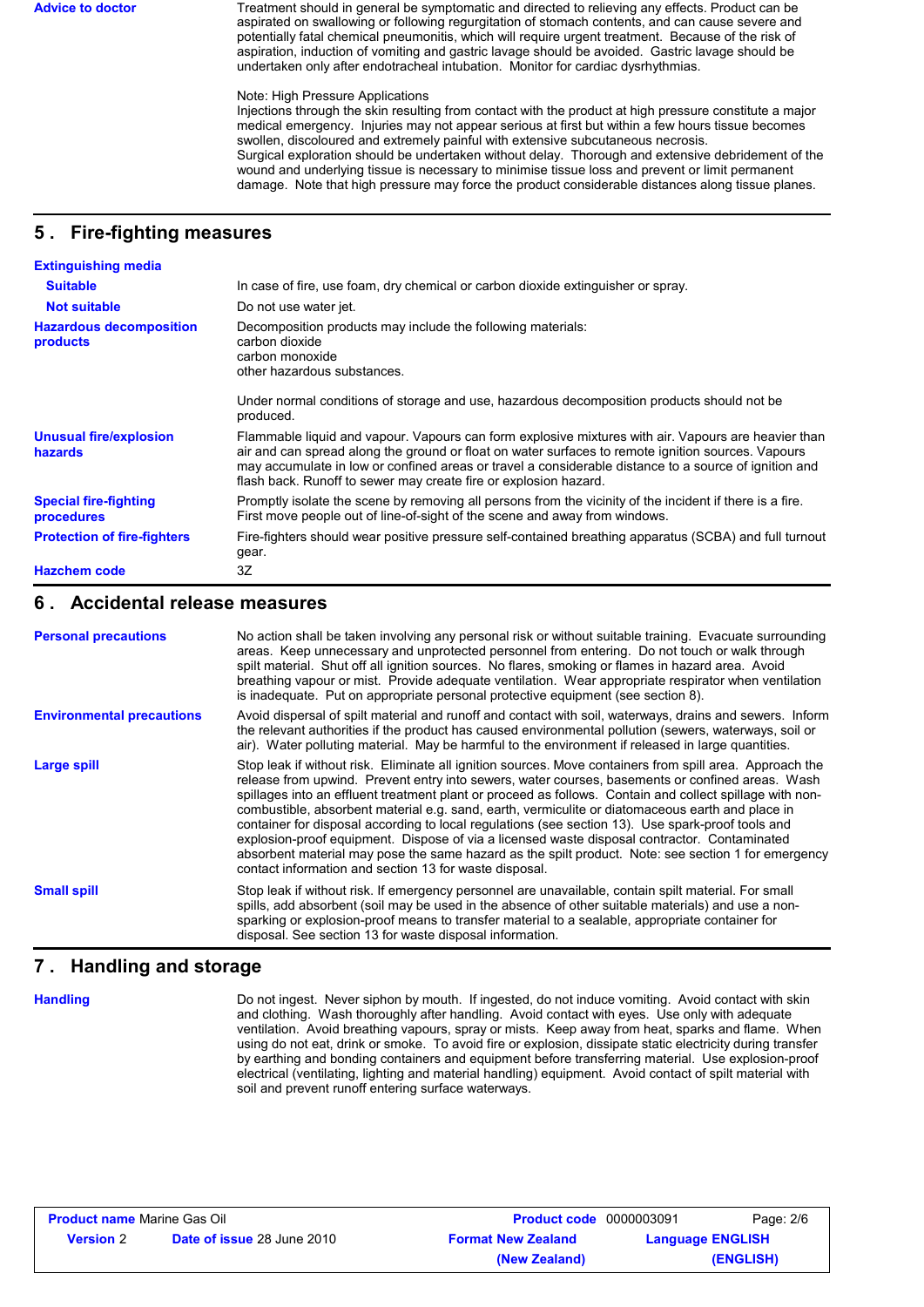**Storage** Store in a segregated and approved area. Keep container in a cool, well-ventilated area. Keep container tightly closed and sealed until ready for use. Avoid all possible sources of ignition (spark or flame). Store and use only in equipment/containers designed for use with this product. Do not remove warning labels from containers.

> Light hydrocarbon vapours can build up in the headspace of tanks. These can cause flammability/explosion hazards even at temperatures below the normal flash point (note: flash point must not be regarded as a reliable indicator of the potential flammability of vapour in tank headspaces). Tank headspaces should always be regarded as potentially flammable and care should be taken to avoid static electrical discharge and all ignition sources during filling, ullaging and sampling from storage tanks. Do not enter storage tanks without breathing apparatus unless the tank has been well ventilated and the tank atmosphere has been shown to contain hydrocarbon vapour concentrations of less than 1% of the lower flammability limit and an oxygen concentration of at least 20% volume.

> When the product is pumped (e.g. during filling, discharge or ullaging) and when sampling, there is a risk of static discharge. Ensure equipment used is properly earthed or bonded to the tank structure. If product comes into contact with hot surfaces, or leaks occur from pressurised fuel pipes, the vapour or mists generated will create a flammability or explosion hazard. Product contaminated rags, paper or material used to absorb spillages, represent a fire hazard, and should not be allowed to accumulate. Dispose of safely immediately after use.

> Empty containers represent a fire hazard as they may contain flammable product residues and vapour. Never weld, solder or braze empty containers.

#### **8 . Exposure controls/personal protection**

#### **Ingredient name** *Occupational exposure limits*

Fuels, diesel **ACGIH TLV (United States). Absorbed through skin.**

TWA: 100 mg/m<sup>3</sup>, (measured as total hydrocarbons) 8 hour(s). Issued/Revised: 1/2002 Form: Total hydrocarbons

For information and guidance, the ACGIH values are included. For further information on these please consult your supplier. Whilst specific OELs for certain components may be shown in this section, other components may be present in any mist, vapour or dust produced. Therefore, the specific OELs may not be applicable to the product as a whole and are provided for guidance only.

#### **Exposure controls**

| <b>Occupational exposure</b><br><b>controls</b> | Provide exhaust ventilation or other engineering controls to keep the airborne concentrations of<br>vapours below their respective occupational exposure limits.                                                                                                                                                                                                                                                                                                                                                                                                                                                                                       |
|-------------------------------------------------|--------------------------------------------------------------------------------------------------------------------------------------------------------------------------------------------------------------------------------------------------------------------------------------------------------------------------------------------------------------------------------------------------------------------------------------------------------------------------------------------------------------------------------------------------------------------------------------------------------------------------------------------------------|
| <b>Hygiene measures</b>                         | Wash hands, forearms and face thoroughly after handling chemical products, before eating, smoking<br>and using the lavatory and at the end of the working period.                                                                                                                                                                                                                                                                                                                                                                                                                                                                                      |
| <b>Personal protective equipment</b>            |                                                                                                                                                                                                                                                                                                                                                                                                                                                                                                                                                                                                                                                        |
| <b>Respiratory protection</b>                   | Use only with adequate ventilation. Do not breathe vapour or mist.                                                                                                                                                                                                                                                                                                                                                                                                                                                                                                                                                                                     |
| <b>Skin and body</b>                            | Avoid prolonged or repeated contact with skin. Wear protective clothing if prolonged or repeated<br>contact is likely.                                                                                                                                                                                                                                                                                                                                                                                                                                                                                                                                 |
| <b>Hand protection</b>                          | Wear protective gloves if prolonged or repeated contact is likely.                                                                                                                                                                                                                                                                                                                                                                                                                                                                                                                                                                                     |
|                                                 | The correct choice of protective gloves depends upon the chemicals being handled, the conditions of<br>work and use, and the condition of the gloves (even the best chemically resistant glove will break<br>down after repeated chemical exposures). Most gloves provide only a short time of protection before<br>they must be discarded and replaced. Because specific work environments and material handling<br>practices vary, safety procedures should be developed for each intended application. Gloves should<br>therefore be chosen in consultation with the supplier/manufacturer and with a full assessment of the<br>working conditions. |
| <b>Eye protection</b>                           | Safety glasses with side shields.                                                                                                                                                                                                                                                                                                                                                                                                                                                                                                                                                                                                                      |
|                                                 |                                                                                                                                                                                                                                                                                                                                                                                                                                                                                                                                                                                                                                                        |

### **9 . Physical and chemical properties**

| <b>Physical state</b>            | Oily liquid.                                                                                                                |
|----------------------------------|-----------------------------------------------------------------------------------------------------------------------------|
| <b>Colour</b>                    | Clear. Colourless, to Amber.                                                                                                |
| <b>Odour</b>                     | Diesel fuel                                                                                                                 |
| <b>Flash point</b>               | >61.5 °C (Closed cup) Pensky-Martens.                                                                                       |
| <b>Auto-ignition temperature</b> | $240^{\circ}$ C (464 $^{\circ}$ F)                                                                                          |
| <b>Explosive properties</b>      | Explosive in the presence of the following materials or conditions: of open flames, sparks and static<br>discharge and heat |
| <b>Explosion limits</b>          | Lower: 0.7%<br>Upper: 5%                                                                                                    |
| <b>Vapour pressure</b>           | 0.093 kPa (0.7 mm Hg) at $20^{\circ}$ C                                                                                     |
| <b>Viscosity</b>                 | Kinematic: 2 to 4.5 mm <sup>2</sup> /s (2 to 4.5 cSt) at $40^{\circ}$ C                                                     |
| <b>Boiling point / range</b>     | $>180^{\circ}$ C ( $>356^{\circ}$ F)                                                                                        |

| <b>Product name Marine Gas Oil</b> |                                   | <b>Product code</b> 0000003091 |                         | Page: 3/6 |
|------------------------------------|-----------------------------------|--------------------------------|-------------------------|-----------|
| <b>Version 2</b>                   | <b>Date of issue 28 June 2010</b> | <b>Format New Zealand</b>      | <b>Language ENGLISH</b> |           |
|                                    |                                   | (New Zealand)                  |                         | (ENGLISH) |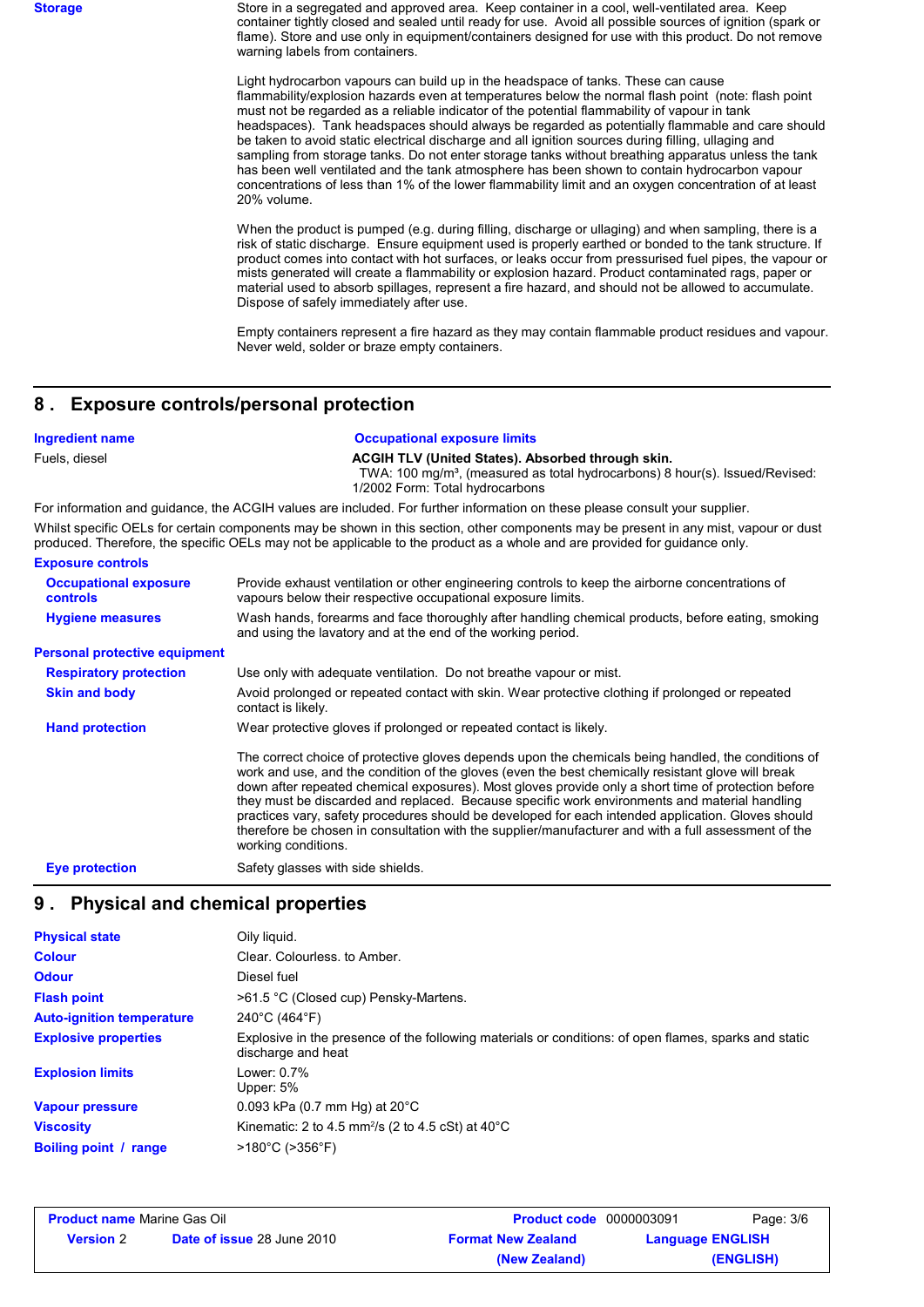**Density** 830 kg/m<sup>3</sup> (0.83 g/cm<sup>3</sup>) **Solubility** Very slightly soluble in water

# **10 . Stability and reactivity**

| <b>Stability</b><br><b>Conditions to avoid</b>                           | The product is stable.<br>Avoid all possible sources of ignition (spark or flame). Avoid excessive heat.                        |
|--------------------------------------------------------------------------|---------------------------------------------------------------------------------------------------------------------------------|
| Incompatibility with various<br>substances/Hazardous<br><b>Reactions</b> | Reactive or incompatible with the following materials: oxidizing materials.                                                     |
| <b>Hazardous decomposition</b><br>products                               | Decomposition products may include the following materials:<br>carbon dioxide<br>carbon monoxide<br>other hazardous substances. |
|                                                                          | Under normal conditions of storage and use, hazardous decomposition products should not be<br>produced.                         |

# **11 . Toxicological information**

| <b>Acute toxicity</b>              | Unlikely to cause more than transient stinging or redness if accidental eye contact occurs. Vapour,<br>mist or fume may cause eye irritation. Exposure to vapour, mist or fume may cause stinging, redness<br>and watering of the eyes.                                                                                                                                                                                                                                                                                                                                                                                                                                                                                                     |
|------------------------------------|---------------------------------------------------------------------------------------------------------------------------------------------------------------------------------------------------------------------------------------------------------------------------------------------------------------------------------------------------------------------------------------------------------------------------------------------------------------------------------------------------------------------------------------------------------------------------------------------------------------------------------------------------------------------------------------------------------------------------------------------|
|                                    | May be harmful by inhalation if exposure to vapour, mists or fumes resulting from thermal<br>decomposition products occurs. Vapour, mist or fume may irritate the nose, mouth and respiratory<br>tract. Inhalation of vapour, mist or fume may cause a sore throat, coughing and shortness of breath.                                                                                                                                                                                                                                                                                                                                                                                                                                       |
|                                    | If swallowed, may irritate the mouth, throat and digestive system. If swallowed, may cause abdominal<br>pain, stomach cramps, nausea, vomiting and diarrhoea. Aspiration of this product into the lungs may<br>cause chemical pneumonia and can be fatal. Aspiration into the lungs can occur while vomiting after<br>ingestion of this product. Do not siphon by mouth.                                                                                                                                                                                                                                                                                                                                                                    |
| <b>Chronic toxicity</b>            |                                                                                                                                                                                                                                                                                                                                                                                                                                                                                                                                                                                                                                                                                                                                             |
| <b>Other chronic toxicity data</b> | Contains small quantities of polycyclic aromatic hydrocarbons (PCAs). As with all such products<br>containing potentially harmful levels of PCAs, prolonged or repeated skin contact may eventually result<br>in dermatitis or more serious irreversible skin disorders including cancer.                                                                                                                                                                                                                                                                                                                                                                                                                                                   |
|                                    | Middle distillate: From skin-painting studies of petroleum distillates of similar composition and distillate<br>range, it has been shown that these types of materials often possess weak carcinogenic activity in<br>laboratory animals. In these tests, the material is painted on the shaved backs of mice twice a week for<br>their lifetime. The material is not washed off between applications. Therefore, there may be a potential<br>risk of skin cancer from prolonged or repeated skin contact with this product in the absence of good<br>personal hygiene. This particular product has not been tested for carcinogenic activity, but we have<br>chosen to be cautious in light of the findings with other distillate streams. |
|                                    | Occasional skin contact with this product is not expected to have serious effects, but good personal<br>hygiene should be practiced and repeated skin contact avoided. This product can also be expected to<br>produce skin irritation upon prolonged or repeated skin contact. Personal hygiene measures taken to<br>prevent skin irritation are expected to be adequate to prevent risk of skin cancer.                                                                                                                                                                                                                                                                                                                                   |
|                                    | Diesel exhaust particulates have been classified by the National Toxicological Program (NTP) to be a<br>reasonably anticipated human carcinogen. Exposure should be minimized to reduce potential risk.                                                                                                                                                                                                                                                                                                                                                                                                                                                                                                                                     |
| <b>Carcinogenic effects</b>        | POSSIBLE CANCER HAZARD - CONTAINS MATERIAL WHICH MAY CAUSE CANCER, BASED<br>ON ANIMAL DATA.<br>Risk of cancer depends on duration and level of exposure.                                                                                                                                                                                                                                                                                                                                                                                                                                                                                                                                                                                    |

# **12 . Ecological information**

| <b>Biodegradability</b>             |                                                                                                                           |
|-------------------------------------|---------------------------------------------------------------------------------------------------------------------------|
| <b>Persistence/degradability</b>    | The biodegradability of this material has not been determined.                                                            |
| <b>Mobility</b>                     | Spillages may penetrate the soil causing ground water contamination. This material may accumulate<br>in sediments.        |
| <b>Bioaccumulative potential</b>    | This product is not expected to bioaccumulate through food chains in the environment.                                     |
| <b>Other ecological information</b> | Spills may form a film on water surfaces causing physical damage to organisms. Oxygen transfer<br>could also be impaired. |

| <b>Product name Marine Gas Oil</b> |                                   | <b>Product code</b> 0000003091 |                         | Page: 4/6 |
|------------------------------------|-----------------------------------|--------------------------------|-------------------------|-----------|
| <b>Version</b> 2                   | <b>Date of issue 28 June 2010</b> | <b>Format New Zealand</b>      | <b>Language ENGLISH</b> |           |
|                                    |                                   | (New Zealand)                  |                         | (ENGLISH) |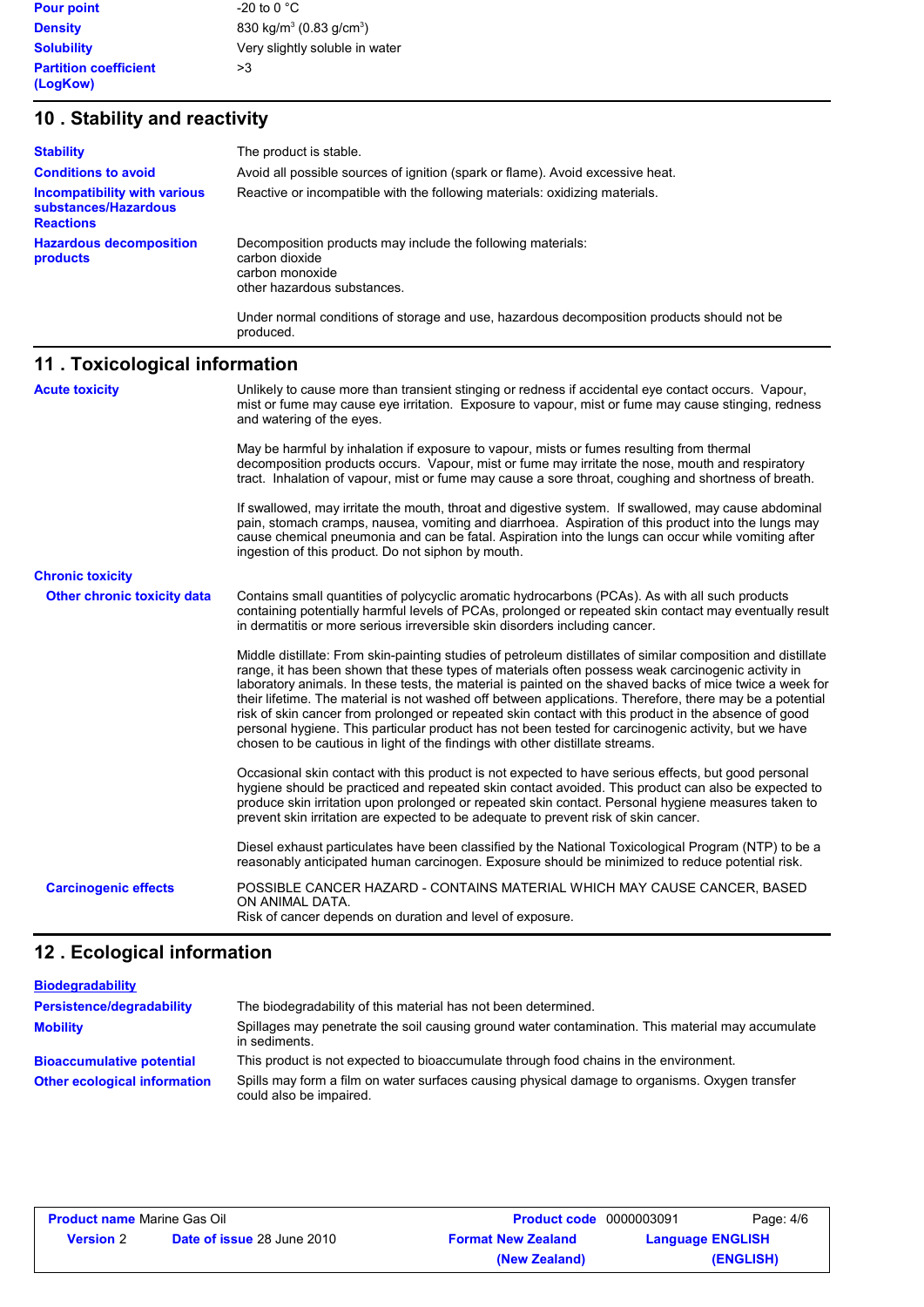### **13 . Disposal considerations**

**Disposal considerations / Waste information**

The generation of waste should be avoided or minimised wherever possible. Empty containers or liners may retain some product residues. This material and its container must be disposed of in a safe way. Dispose of surplus and non-recyclable products via a licensed waste disposal contractor. Disposal of this product, solutions and any by-products should at all times comply with the requirements of environmental protection and waste disposal legislation and any regional local authority requirements. Avoid dispersal of spilt material and runoff and contact with soil, waterways, drains and sewers.

If disposal is to be via incineration, this must use an approved process, e.g., combustion in a cement kiln.

### **14 . Transport information**

#### **International transport regulations**

| <b>Regulatory</b><br><b>information</b>   | <b>UN number</b> | <b>Proper shipping name</b>                                             | <b>Class</b> | PG* | <b>Label</b>                               | <b>Additional information</b>                                                                                            |
|-------------------------------------------|------------------|-------------------------------------------------------------------------|--------------|-----|--------------------------------------------|--------------------------------------------------------------------------------------------------------------------------|
| <b>IMDG</b><br><b>Classification</b>      | <b>UN 1202</b>   | <b>DIESEL FUEL</b>                                                      | 3            | III | $\mathbf{\mathbf{\mathbf{\mathbf{\Psi}}}}$ | <b>Remarks</b><br>Marine pollutant                                                                                       |
| <b>IATA/ICAO</b><br><b>Classification</b> | <b>UN 3082</b>   | Environmentally<br>hazardous substance,<br>liquid, n.o.s. (Diesel fuel) | 9            | Ш   | $\bigstar_{2}$                             | <b>Remarks</b><br>Environmentally<br>hazardous substance<br>mark.                                                        |
| <b>NZ 45001</b><br><b>Classification</b>  | <b>UN 3082</b>   | Environmentally<br>hazardous substance,<br>liquid, n.o.s. (Diesel fuel) | 9            | III | $\bigstar$                                 | Land Transport Rule:<br>Dangerous Goods<br>Amendment 2010<br>(Rule 45001/2)<br>Effective 01-Jan-2011<br>Hazchem code: 3Z |

PG\* : Packing group

# **15 . Regulatory information**

#### **New Zealand Hazard Classification**

Classified as hazardous under current New Zealand regulations.

| HSR001441                                                                                                                                                                                                                                                                                                                                                                                                                                                        |
|------------------------------------------------------------------------------------------------------------------------------------------------------------------------------------------------------------------------------------------------------------------------------------------------------------------------------------------------------------------------------------------------------------------------------------------------------------------|
| Diesel Fuel                                                                                                                                                                                                                                                                                                                                                                                                                                                      |
| Flammable liquids - Flammability Class - 3.1D<br>Acutely Toxic - Toxicity Class - 6.1E<br>Skin Irritant - Toxicity Class - 6.3B<br>Carcinogen - Toxicity Class - 6.7B<br>Ecotoxic in the Aquatic Environment - Ecotoxicity Class - 9.1B                                                                                                                                                                                                                          |
|                                                                                                                                                                                                                                                                                                                                                                                                                                                                  |
| R40- Limited evidence of a carcinogenic effect.<br>R65- Harmful: may cause lung damage if swallowed.<br>R66- Repeated exposure may cause skin dryness or cracking.<br>R51/53- Toxic to aquatic organisms, may cause long-term adverse effects in the aquatic environment.                                                                                                                                                                                        |
| S2- Keep out of the reach of children.<br>S24- Avoid contact with skin.<br>S29- Do not empty into drains.<br>S36/37- Wear suitable protective clothing and gloves.<br>S43- In case of fire, use foam, dry powder, carbon dioxide. Never use water.<br>S61- Avoid release to the environment. Refer to special instructions/safety data sheet.<br>S62- If swallowed, do not induce vomiting: seek medical advice immediately and show this container<br>or label. |
|                                                                                                                                                                                                                                                                                                                                                                                                                                                                  |
| All components are listed or exempted.                                                                                                                                                                                                                                                                                                                                                                                                                           |
|                                                                                                                                                                                                                                                                                                                                                                                                                                                                  |

| <b>Product name Marine Gas Oil</b> |                                   | <b>Product code</b> 0000003091 |                         | Page: 5/6 |
|------------------------------------|-----------------------------------|--------------------------------|-------------------------|-----------|
| <b>Version 2</b>                   | <b>Date of issue 28 June 2010</b> | <b>Format New Zealand</b>      | <b>Language ENGLISH</b> |           |
|                                    |                                   | (New Zealand)                  |                         | (ENGLISH) |